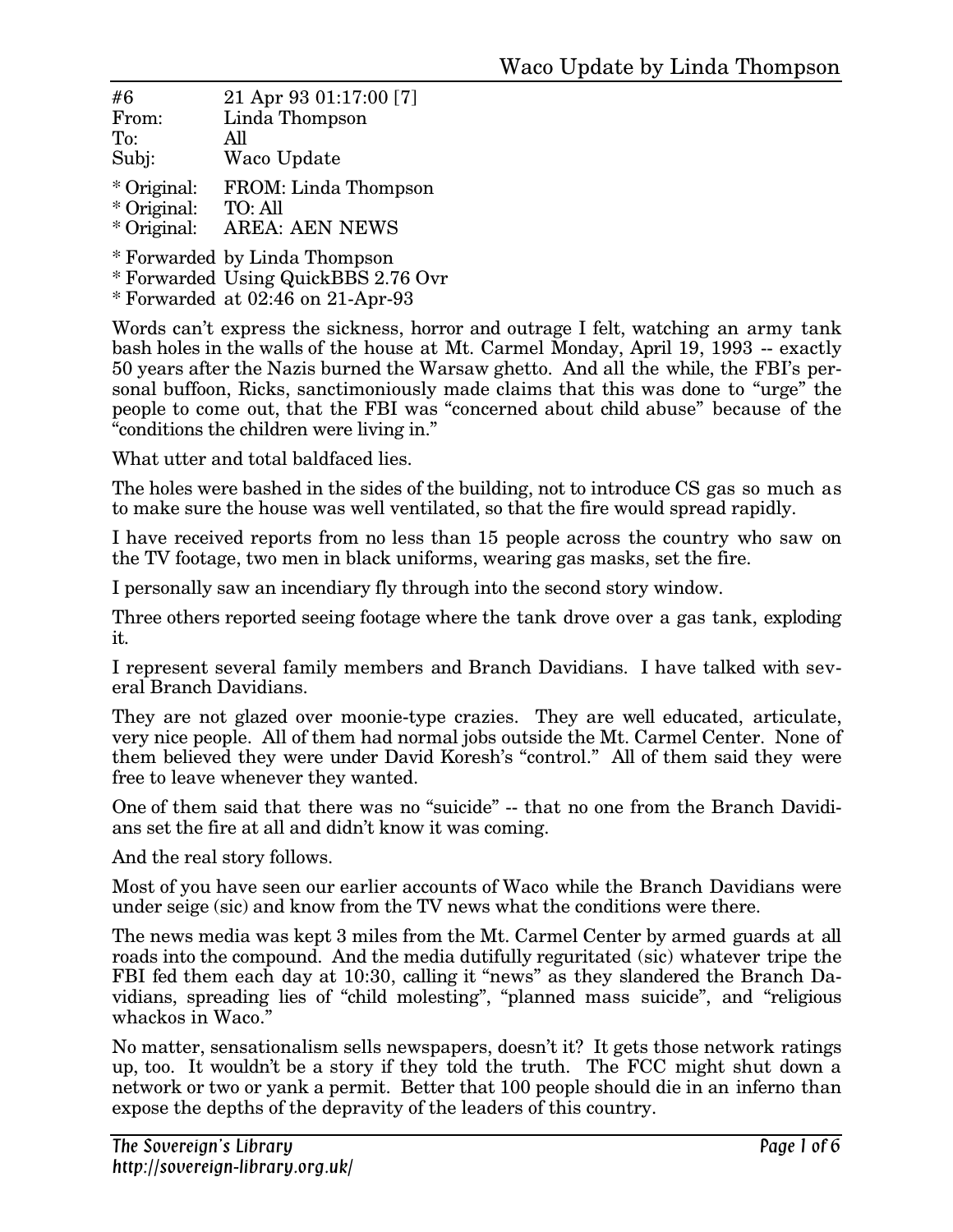## Waco Update by Linda Thompson

Well, the FBI lied and so have the major media throughout this entire ordeal. Here's the real story:

In 1992, Sheri Jewel and her ex-husband were in a custody battle over their daughter, Keri. Sheri was a Branch Davidian and she was killed in the fire Monday.

Her ex-husband is a radio announcer. His wife is a TV personality. They have money.

A fellow named Mark Breault, who is reputed to have a felony record, used to be a Branch Davidian. He proclaimed himself to be a prophet. After awhile (sic), he tried to take over the Mt. Carmel compound and was ousted by David Koresh. Breault, an Australian, left, vowing revenge. He often called the compound daily to harrass (sic) the members.

The Jewel's hired Mark Breault to testify in their custody dispute. In an affidavit, Breault made allegations of child molestation and religious weirdness. This was in Michigan in 1992.

Senators were contacted to investigate these allegations, as was the "Cult Awareness Network." The Cult Awareness Network is a group in Washington, D.C., headed by the wife of late Senator Ryan who was killed at Jonestown. She has a personal vendetta, too. And she wields a lot of power in Washington, apparently, because if someone ends up on her cult hit list, they frequently end up dead.

The allegations of child molestation were investigated in the intervening two years, twice, by Texas welfare department authorities and found to be baseless. The Sheriff's department investigated the allegations of illegal guns and these claims were found to be baseless. The investigations were peaceful. There were no problems.

Mark Breault, however, continued to make his baseless and slanderous allegations against the Branch Davidians. The Cult Awareness Network turned up the pressure.

The newspapers called Breault a "private investigator who has tracked the Davidians for two and a half years." "Tracked"? They had lived at the Mt. Carmel Center since 1935. How much "tracking" did it take? "Investigator"? Ha. He's a self-proclaimed "prophet" with a vendetta against the Branch Davidians. And who paid him so handsomely that he could afford to "track" them for 2-1/2 years, anyway? Did the media bother to check any of this out? Never.

You may remember that in the first few days the Branch Davidians were under seige, (sic) they hung a sheet outside the window that said, "Send in Don Stewart, CFA and Ron Ingleman." I now know all these people pretty well by phone.

Don Stewart says he is a former paid informant and hired assasin (sic) for the BATF. He named dates, times, and places, and detailed a secret hit squad operated under the BATF by a man code-named "Wolfgang" (whose name he identified to me). He claims this secret hit squad killed a fellow named Tomassi in California, a religious leader called the Bogwan Rashnesh Shari, and provided the weaponry to the women named Moore who tried to shoot President Ford, driving her through guards to get her in place. They took her children to keep her quiet. He also says that John Wayne Hearns, the man who ran the ad in Soldier of fortune magazine as a hired hitman (sic) that got Soldier of Fortune sued when he actually carried out a hired murder for someone, was a paid operative. Congressional records show that a man named Dirk Stoffberg was another such operative, who was a hired assassin of our government and also ran guns and cocaine in and out of the country. Don Stewart is now on the run from the BATF, living in an RV with his family. If even a 10th of his information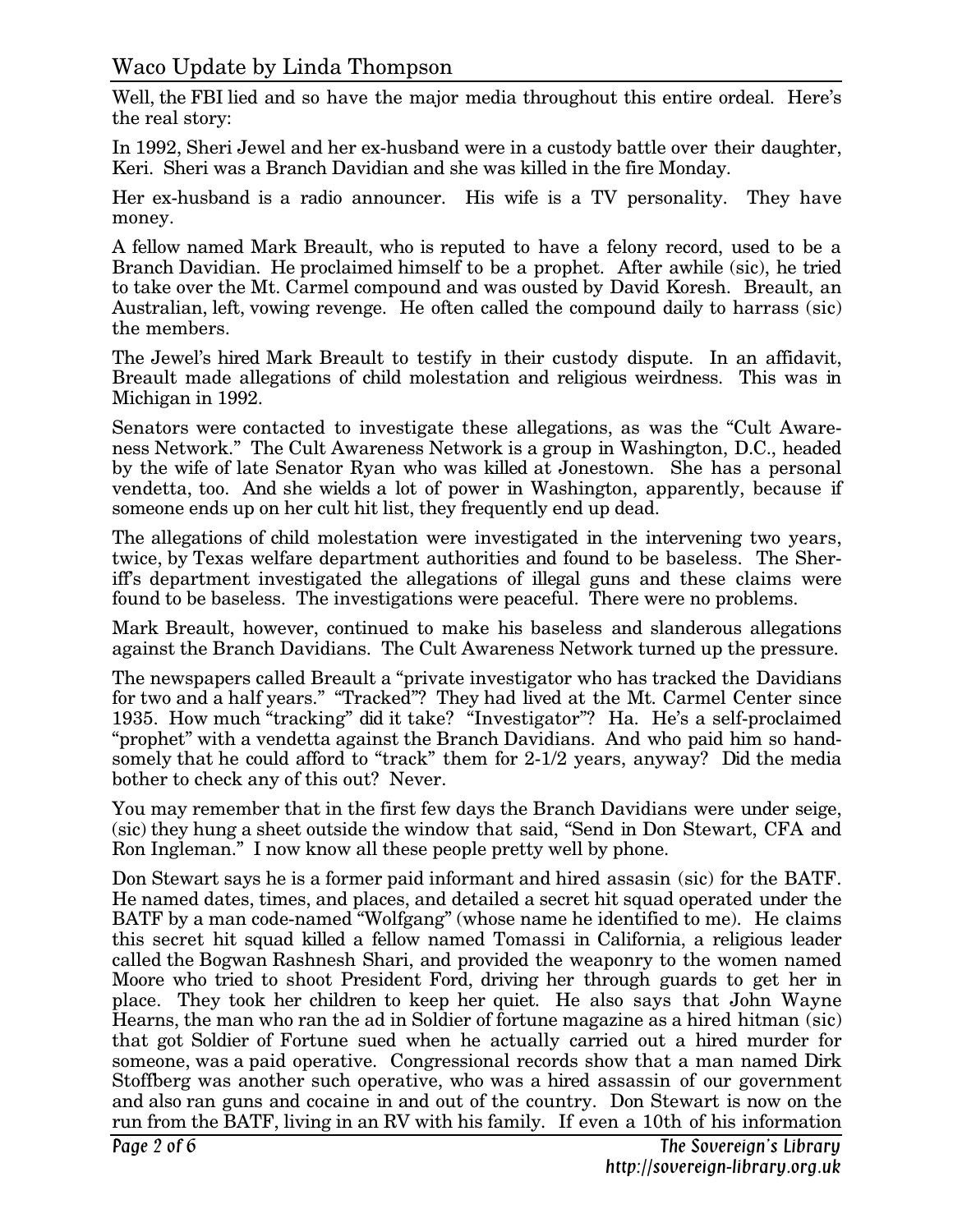is true, it is a sorry, sorry tale of the depravity existing at the highest levels of our government.

CFA -- the Constitutional Foundational Association, was started by Greg Sali and Bill Griffith, to expose the true story in Waco. They are also now working to establish common law courts throughout the country to put corrupt judicial officials and politicians behind bars, where they belong. Together with Ken Fawcett, they have collected over 300 hours worth of videotapes of the initial onslaught. People who have studied these tapes in slow motion say that they show that the BATF agents who were killed going in through the second story window were killed by friendly fire and their own frag grenade. When they got inside the window, they were in a 10 x 10 room that had a locked steel door. They couldn't get out. They were hit by friendly fire and trapped in the room when the frag grenade went off.

One Branch Davidian, Mike Schroeder, left the Mt. Carmel compound that morning to go to work as usual. He passed by agents who never stopped him. He didn't learn of the initial seige (sic) until later that day. When he tried to return home, he was shot in the back as he climbed a fence. His body was left hanging on the fence for days, as his wife and child could see him there, from inside the house. The government finally moved his body, using a grappling hook from a helicopter, at night, to drop it into a nearby field, where it was chewed by wild dogs and buzzards beyond recognition as a human being.

Another man was shot and his body was left up on the water tower for days by the government and it, too, was dropped to the ground at night by a helicopter, leaving pieces to be scraped up from the ground.

The two old ladies who came out of the compound with the children said that all the children had been in an upstairs room when they were suddenly fired upon by helicopters through the roof the day of the seige. (sic) They covered the children with their own bodies to protect them. These old ladies were charged with murder and held in jail. Eventually, they were put under arrest as material witnesses and held in a halfway house out of the city.

While the FBI was claiming to be urging the Branch Davidians to surrender, FBI spokesperson Ricks announced on Friday, April 17th, that anyone who came out would be considered a threat to the BATF agents and would be shot. Shots and percussion grenades were fired at a person who tried to leave through a window that day and at Steve Schneider. Ricks said that Steve Schneider had "abused his privileges" and had to be taught a lesson.

For 51 days, the FBI tortured the people inside the Mt. Carmel center. All utilities, including sanitation, were cut off. Loudspeakers were set up all around the house to blare sounds 24-hours a day, including the sounds of rabbits being slaughtered, the sound a phone makes when it is left off the hook, Tibetan monk chants, jet airplanes, babies crying, and songs such as "these boots are made for walking" and Christmas carols.

Stadium lights were set up to keep the place lit up 24 hours a day. Military tanks, including M1 Abrams and Bradley's, were brought in and rapidly circled the house, firing percussion grenades, continuously. The tanks would charge up to the house and then stop within feet of the house repeatedly.

Black helicopters flew overhead. Two huey gunships also flew over frequently, guns mounted in front.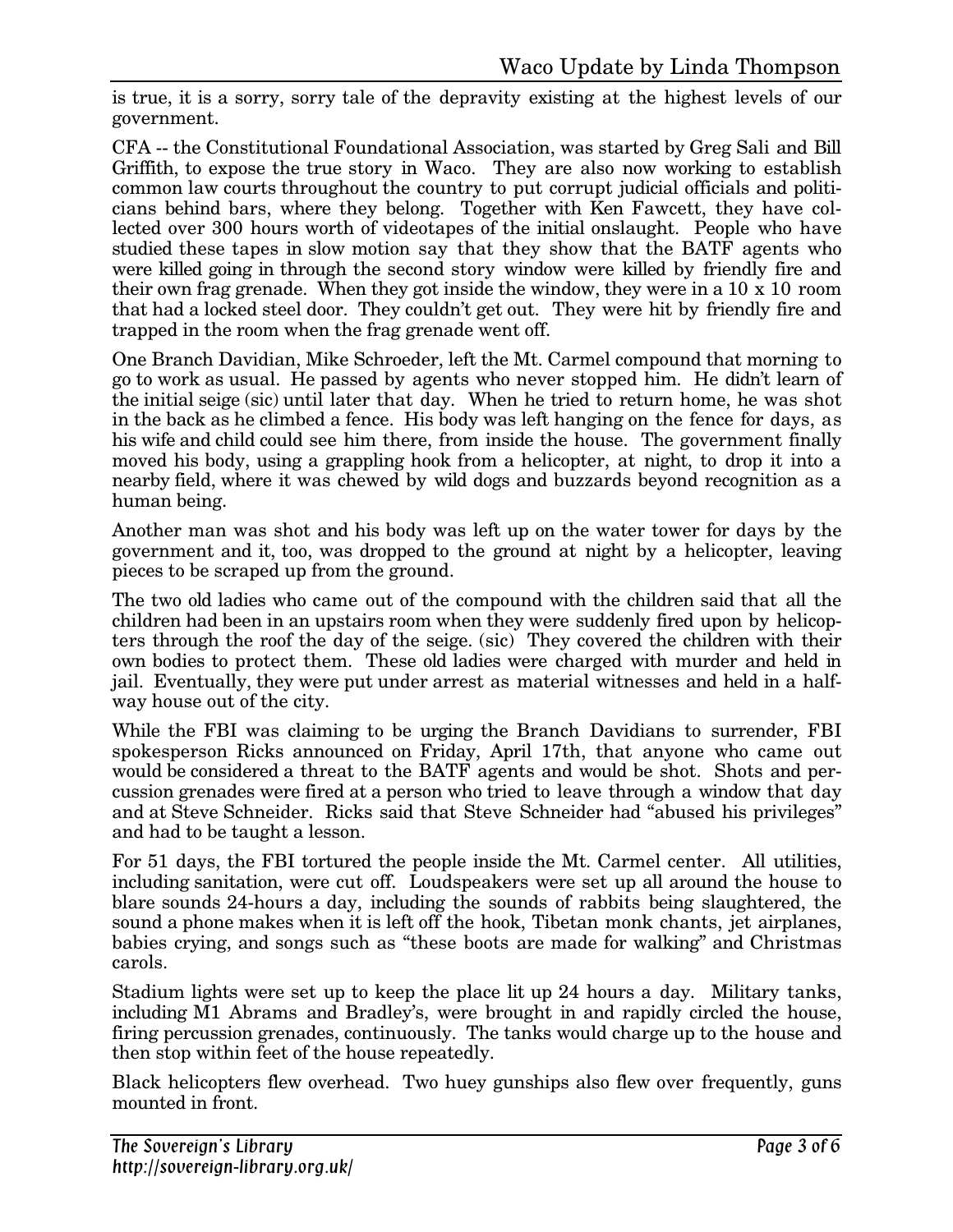## Waco Update by Linda Thompson

Around the 40th day of the seige (sic), David Koresh announced that the children and babies were out of milk. Two relief efforts to bring baby food to the Mt. Carmel compound were turned back. Two people, one of them Gary Spaulding from South Bend, Indiana, were arrested for trying to take the food past a roadblock. When I posed the direct question to the FBI headquarters, "Has it come to this? Does the United States government want babies to starve to death?" The answer was, verbatim, "Yes." An ATF agent, in a pickup truck that said "Wild Bill" on the side, stole the food, too. And to that agent, and every state trooper, every BATF agent, and every FBI agent who prevented those children from receiving food, you are murderers.

And how did the BATF account for what it did when it assaulted the Branch Davidians? Did it offer to show the American public the search warrant they claimed to have? No. In fact, the search warrant and probable cause affidavit, if they existed at all, were "sealed" by court order. A court order from the same judge who apparently signed it in the first place.

The same judge, Walter Smith, Jr., of the Waco Division, Western U.S. District Court in Waco, denied eight petitions for relief filed by various lawyers seeking to order the FBI and BATF to be made to follow the law and the United States Constitution. The government never once filed a single paper in opposition to any of these motions. There was clear, controlling supreme Court law that required that these petitions be granted. The judge had no legal reason to deny them, yet he did. And he used the same order, nearly a xerox, to deny all of them. Walter Smith, Jr., you are a murderer.

Walter Smith is the same judge who allowed arraignments of people who left the compound to be held in secret. When there was not sufficient probable cause to hold them under arrest, he allowed them to be detained in jails as material witnesses.

And this same judge is the only judge in that division, where all the remaining Branch Davidians, now facing "murder" charges, will he put on trial.

After the BATF and FBI learned that the American Justice Federation had released a press release stating that the use of military troops against United States citizens violated federal law, specifically, the Posse Comitatus act at the BATF released a cover story, claiming that the tanks were "really" not Army, they were national guard, and had been brought in under the "Drug interdiction act" because they had heard there was a "methamphetamine lab" -- three weeks after the FBI had already publicly announced there was never any question whatsoever of drug involvement.

Governor Ann Richards of Texas, who authorized the use of the tanks, claimed she had been tricked. But she still did not order the tanks to be withdrawn. Ann Richards, you are a murderer.

Each day, secret horrors were perpetuated upon the Branch Davidians, out of sight of the American public, as the press cowered like sheep, out on the fringes. Each day, the FBI gave us "The Truth", as told by the FBI, and the news media dutifully lapped it up and spread it throughout the country, poisoning the minds of people across the country, just as the FBI intended. FBI Agents Jeff Jamar and Ricks, you are murderers.

Did any of the news media ever challenge how the BATF might have any jurisdiction at all over "child molesting" allegations? Or their authority to bring in two cattle trailers full of armed men, who threw grendades [*sic*] at the front door and went in shooting at women and children on a Sunday morning? Each of you in the media, who didn't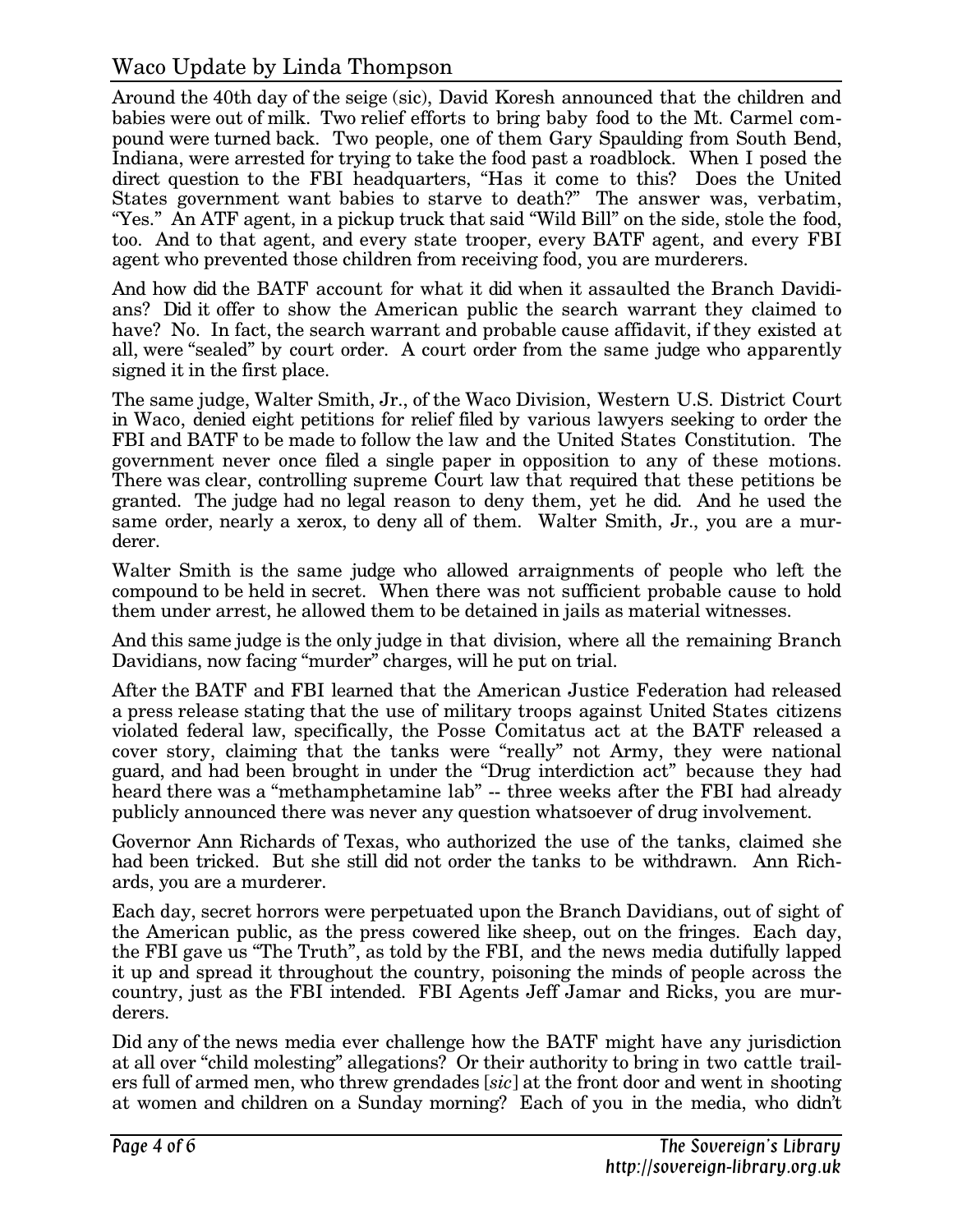question, who didn't challenge, who didn't know enough about the Constitution of this country to even ask an intelligent question, each of you are murderers.

One or two persons asked decent questions at the press conference. Lewis Beam, a former KKK grand dragon and political activist, and a reporter from Soldier of Fortune Magazine, were kicked out of the press conference for doing so. Lewis Beam was arrested. His crime? Asking "Is this the beginning of gestapo tactics and martial law in this country?" at the press conference.

Two other known "trouble makers" (this author included), were prevented from entering the press conference, despite valid press credentials. In fact, later that day, I was detained, as a BATF agent at a road block pointed a machine gun at me and my partner, John Baird, and our credentials were stolen. My crime? I had filed a lawsuit on behalf of the Branch Davidians, asking that they be allowed to have legal counsel.

And, for all the unasked questions: No, it is not illegal to own a machine gun in this country. Even if the Branch Davidians had a machine gun, which it now appears they did not, if it was "illegal" it merely meant that a \$200 tax had not been paid on it. All it takes to legally own a machine gun in this country is to pay a \$200 tax and fill out a form 4. The BATF is supposed to check that those taxes have been paid.

Neighbors we have spoken with who have known the Branch Davidians for 15 years described them as "good samaritan" types who helped their neighbors and were kind and friendly. Normal people, good neighbors. The kind of folks you'd probably rather have living around you than the thugs who commit the drive-by shootings, rapes, and robberies, for instance.

Calling a religion a "cult" and putting out false information across the media about "child molesting" and "weapons caches" is exactly the same technique that was used by the Nazis to portray the Jews as filthy, disgusing [*sic*] people, so they could be killed. It is the same technique used by every tyrannical government, to kill an unpopular and potentially vocal adversarial group. But in this country, we are supposed to have freedom of religion. It would seem that is a pipe dream.

We have three confirmed reported citings of trainloads of U.N. tanks going into Portland, Oregon, over the past few weeks, and troop movements of unmarked military vehicles across the nation. Perhaps you might want to ponder the significance of these events. And tonight, Peter Jennings, in yet another "made for propaganda" ABC News TV special, gave a full and impartial (not) accounting of events by having those bastions of integrity, Kisser, of the Cult Awareness Network, and a former Branch Davidian, give us "insight" into how Branch Davidians and "all cults" think. As if they know. Peter Jennings twice said tonight, that "there are more than 100 cults across the country and this is a warning of things to come."

Paul Fatta, a Branch Davidian, held a Class III dealer's license. That meant that he could legally own, sell, and buy, any type of gun. It is thus highly unlikely that there were any "illegal" guns in the center at all. And who is responsible for issuing these permits? The BATF. They knew Paul Fatta had a license.

Paul Fatta was not at the Mt. Carmel Center the day the BATF assaulted the Branch Davidians. Nonetheless, he is now listed an the FBI's "10 Most Wanted" list as "armed and dangerous." This gives the government the ability to shoot him on sight and then claim he was a "fleeing felon." It is, in otherwords, [*sic*] a license for the government to kill, again. To bury the best evidence against them, again.